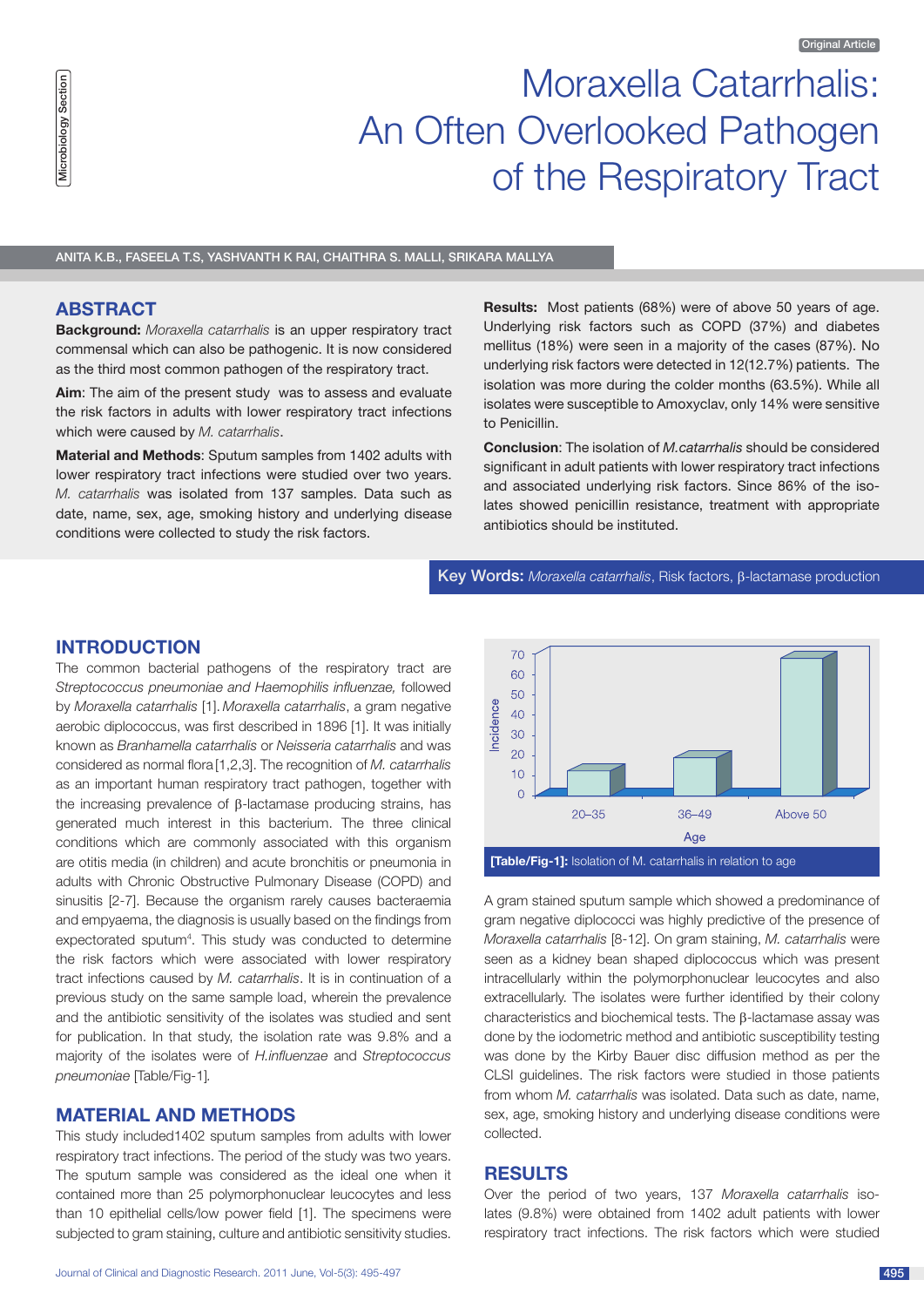

were age, underlying lung disease, systemic disease, immunocompromised state, influence of smoking and seasonal variation. 68% of the isolates were from people of above 50 years of age. [Table/Fig-2] Other risk factors included chronic obstructive pulmonary disease (37%), diabetes mellitus (18.2%), sinusitis (9%), old cases of pulmonary tuberculosis (7%), active cases of pulmonary tuberculosis on treatment (4%), the immunocompromised state (9%), congenital heart and lung disease (4.3%) and smoking (16%). 18 patients had no underlying risk factors. There was increased isolation of *Moraxella catarrhalis* during the colder months (63.5%). Among the isolates, 86% were β-lactamase producers which showed resistance to Penicillin, but there was 100% sensitivity to amoxycillin-clavulanic acid.

## **DISCUSSION**

*Moraxella catarrhalis* is a gram negative aerobic diplococcus which is frequently found as a commensal of the upper respiratory tract and has been recovered exclusively from humans [5]. Over the last few decades, it has emerged as a genuine pathogen and is now considered as an important cause of upper respiratory tract infections in otherwise healthy children and elderly people [5, 6]. Moreover, it is an important cause of lower respiratory tract infections, particularly in adults with COPD [6]. The emergence of *M. catarrhalis* as a pathogen, together with the increasing prevalence of β-lactamase producing strains, has renewed interest in this bacterial species. The underlying risk factors which were associated with *M. catarrhalis* infections were studied. Age was a critical determinant of the pathogenic significance of the isolates of *M. catarrhalis*. With advancing age, the pathological significance of the isolates becomes greater [2]. Studies have shown that the elderly are at an increased risk of respiratory tract infections which are caused by *M. catarrhalis* when compared to the young adults. Most of these patients had underlying lung diseases like COPD, bronchiectasis and other conditions like diabetes mellitus, corticosteroid therapy and malignancy [12]. In our study too, we found that the incidence of *M.catarrhalis* was maximum in people of age 50 yrs and above, with a serious underlying pathology or systemic condition. The finding of infections in otherwise normal, healthy adults suggests that there may have been an increase in the number of the more virulent strains [11]. COPD (37%), diabetes mellitus (18.2%) and smoking (16%) were the common predisposing factors which were identified in our study. Sinusitis, old and active cases of pulmonary tuberculosis, the immunocompromised state and congenital heart and lung disease were the other risk factors which were seen. The overlapping of these risk factors was

seen in some patients. We have noted that there was a striking increase in the number of isolates of *M. catarrhalis* during the winter months, as had been observed in a study by Gillian M Wood and Barbara C Johnson et al. [2]. A predisposing viral infection has been proposed as the mechanism for the seasonal variation of *M. catarrhalis*, but this is unproved as yet.

In a study by Sanjay Sethi and Timothy F Murphy, in cases of acute exacerbation of chronic COPD, the three predominant bacterial species which were isolated were *H. influenzae, M. catarrhalis* and *Strep. pneumoniae* [13]. It was reported that the acquisition of a new strain of *M. catarrhalis* in COPD enhances airway inflammation from the base line and alters the protease-antiprotease balance towards a more proteolytic environment. It has also been reported that these changes are greater during exacerbations which are associated with *M. ctarrhaliis,* as compared to colonization by this pathogen [15]. In our study, a pure growth of *M. catarrhalis* was seen only in 14 cases. A majority of the isolates were seen together with other respiratory pathogens, of which *H. influenzae* and *Streptococcus pneumoniae* were the predominant organisms (57.1%). It has been demonstrated in vitro that the BRO enzymes of *M .catarrhalis* can confer protection from β-lactam antibiotics to other co-existing respiratory pathogens which reside in the host. This phenomenon which has been referred to as the indirect pathogenicity of *M.catarrhalis*, may lead to antibiotic failure when treating a mixed infection containing both susceptible bacteria and resistant *M.catarrhalis* strains [6,8,9,10,12,14]. The antibiotic sensitivity patterns showed a high level of resistance to Penicillin, with 86% of the strains producing β-lactamase. A combination of amoxycillin-clavulanic acid showed 100% sensitivity.

#### **CONCLUSION**

*Moraxella catarrhalis* is being identified as an important respiratory tract pathogen, especially in adults above 50 years of age and with underlying lung diseases. It is also known to confer protection against beta-lactam antibiotics to other co-existing respiratory pathogens. So, *M. catarrhalis* which is isolated from patients with underlying risk factors should be considered as significant and should be given due importance. Appropriate antibiotics should be administered since most of the isolates are penicillin resistant strains.

#### **REFERENCES**

- [1] NK Chin, G Kumarasinghe, TK Lim, Moraxella catarrhalis respiratory infection in adults, *Singapore Med. J* 1993; 34: 409-411.
- [2] Gillian M Wood, Barbara C Johnson, Joseph G. McCormack.Moraxella catarrhalis: Pathogenic significance in respiratory tract infections treated by community practitioners. *Clinical infectious diseases*, 1996; 22:632-6
- [3] Jawetz, Melnick and Adelberg's Medical Microbiology, 2010; 24th edition: 303.
- [4] Steven L. Berk, MD. From Micrococcus to Moraxella catarrhalis. *Arch Intern Med* 1990;150:2254-2257
- [5] Timothy F. Murphy. Brauhamella catarrhalis: Epidemiology, surface antigenic structure and immune response. *Microbiological reviews*, 1996; 60:267-279.
- [6] Cees M Verduia, Cees Hol, Andra Fleea et al. Moraxella catarrhalia : From emerging to established pathogen, *Clinical Microbiology reviews*, 2002; 15/1:125-144.
- [7] Mandell, Douglas and Bennett's Principles and practice of infectious diseases, 2001; Vol.2; 6th edition: 2529
- [8] Barbara J Howard, D.A, M.T, *Clinical and Pathogenic Microbiology*, 2001; 2nd edition; 445.
- [9] Richard Karalus, Anthony Campagnari, Moraxella catarrhalis: A review of an important human mucosal pathogen. *Microbes and infection* 2, 2000: 547-559.
- [10] M.C.Enright and H.McKenzie. Moraxella (Branhamella catarrhalis-Clinical and molecular aspects of a rediscovered pathogen. *J. Med. Microbial* 1997; 46: 360-371.